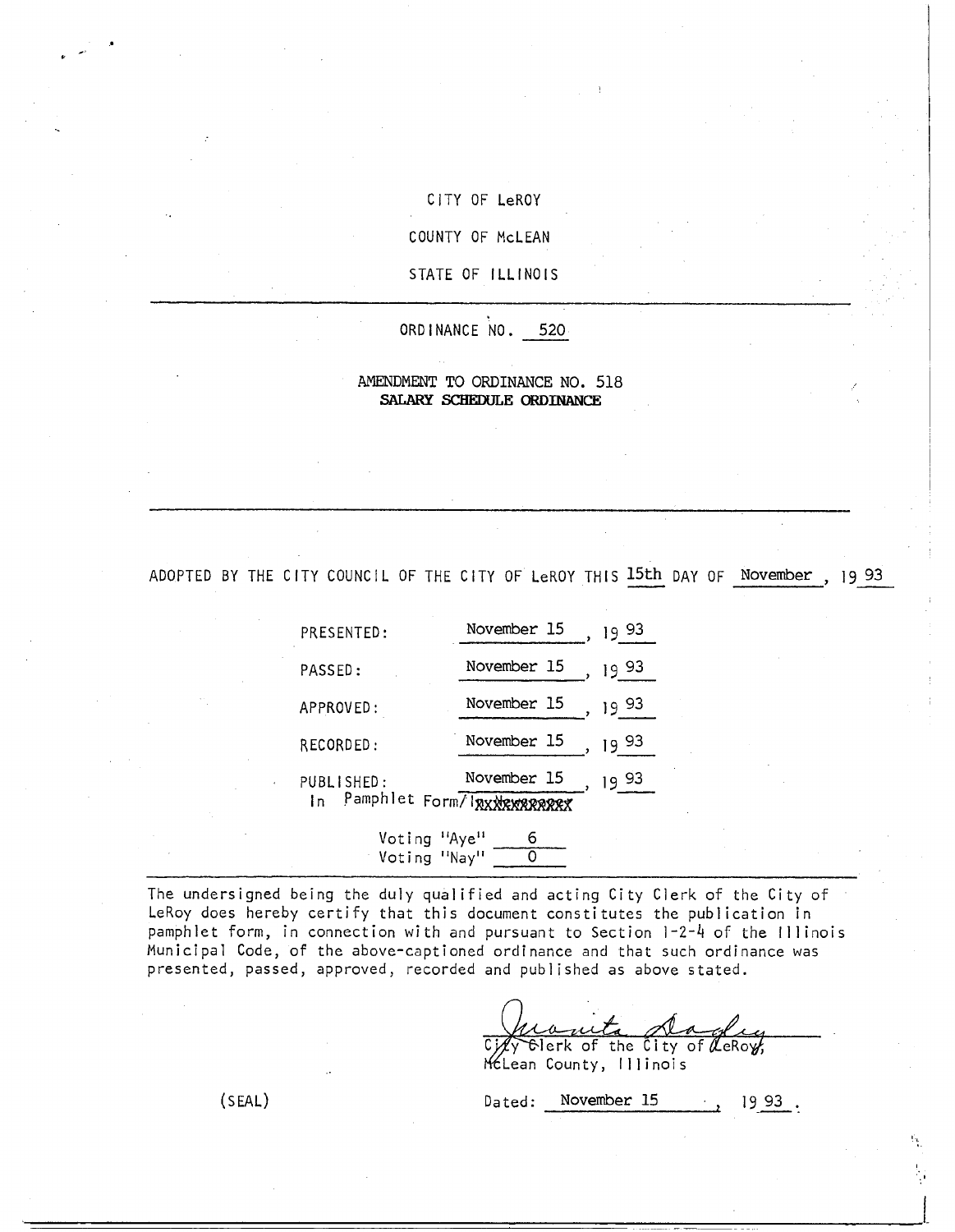# ORDINANCE NO.  $520$

### AMENDMENT TO ORDINANCE NO. 518

SALARY SCHEDULE ORDINANCE

BE IT ORDAINED by the Mayor and City Council of the City of Le Roy, McLean County, Illinois, an Illinois municipal corporation, in lawful meeting assembled, as follows:

Section 1. That Ordinance No. 518 be amended, by amending Section H, Salary and Pay Schedule for Appointed Officers and Employees, as follows:

City Marshal/Police Chief \$28,500.00 per year

Section 2. This ordinance shall be in full force and effect ten days after its passage, approval and publication in pamphlet form, as required by law.

PASSED by the City Council of the City of Le Roy, Illinois, upon the motion by Ronnie Litherland seconded by Robert D. Johnsopby roll call vote on the 15th day of **November** , 1993, as follows:

Council members elected 6 Council members present 6

VOTING AYE:\_ Ronnie Litherland, David McClelland, Randy Zimmerman, Lois Parkin (names) Robert D. Johnson, Patrick Beaty VOTING NAY: none (names) ABSENT, ABSTAIN, OTHER: none

(names)

and deposited and filed in the office of the City Clerk in said municipality on the  $15th$  day of November , 1993.

courts dada

Joanita Dagley, City Clerk of the City of Le Roy, McLean County, Ill

APPROVED by the Mayor of the City of Le Roy, Illinois, this 15th day of November , 1993.

i

 $\hat{\phi}$ . Davis, Mayor of the City of Le Roy, McLean County, Ill

ATTEST:

(seal)

Juanita Dagley, City Clerk of the City of Le Roy, McLean County, Illinois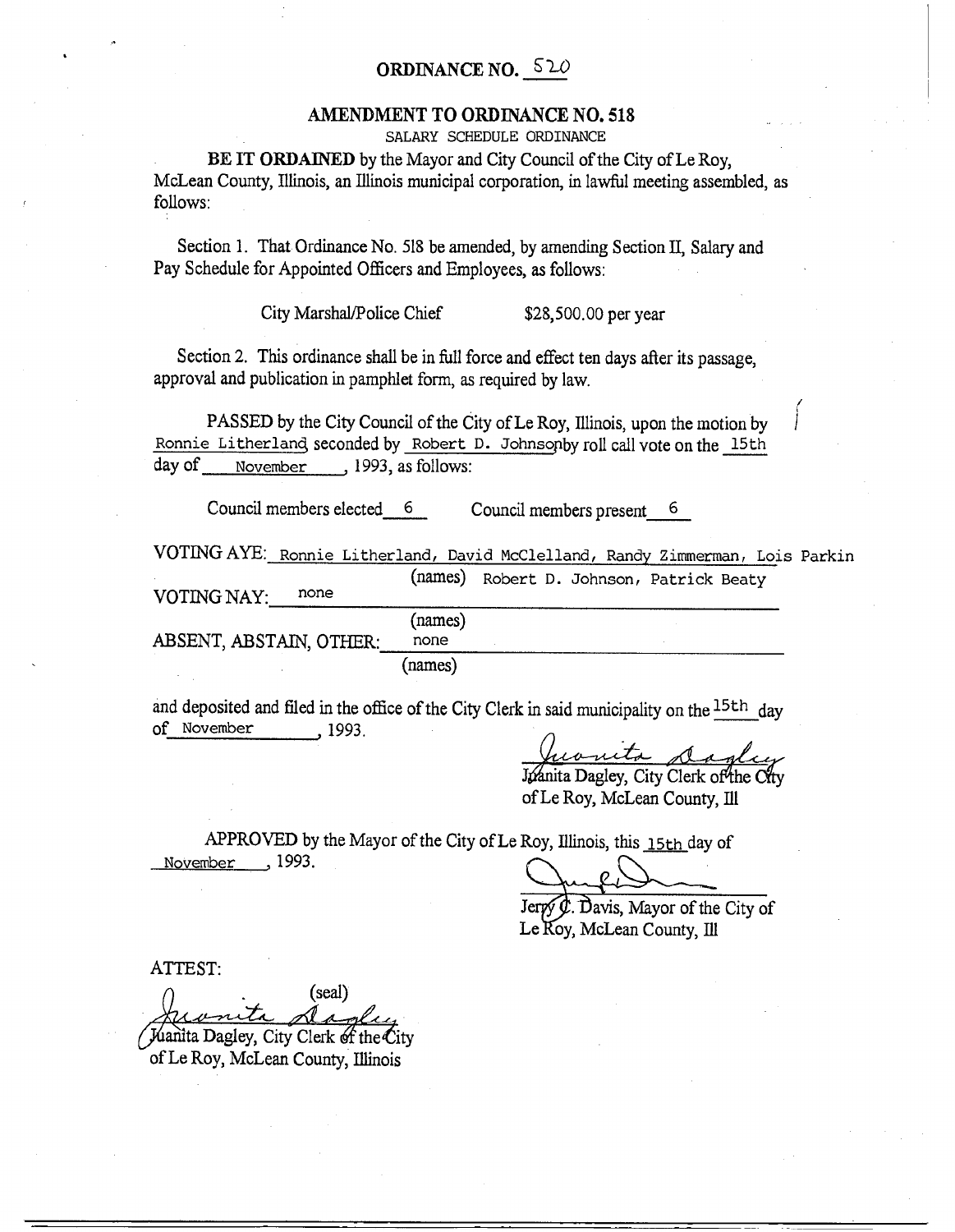#### CERTIFICATE

I, Juanita Dagley , certify that I am the duly elected and acting municipal clerk of the <u>City</u> of Le Roy , McLean County, Illinois. I further certify that on November 15 , 19 93 the Corporate Authorities of such municipality passed and approved Ordinance No. 520, entitled:

## AMENDMENT TO ORDINANCE No. 518 SALARY SCHEDULE

which provided by its terms that it should be published in pamphlet form.

The pamphlet form of Ordinance No. 520 , including the Ordinance and a cover sheet thereof was prepared, and a copy of such Ordinance was posted at the municipal building,. commencing on November 15 , 1993 , and continuing for at least ten days thereafter. Copies of such Ordinance were also available for public inspection upon request in the office of the municipal clerk.

Dated at \_\_\_\_Le\_Roy \_\_\_\_\_\_\_\_, Illinois, this l5th day of November , 1993.

(seal)

Municipal Clerk